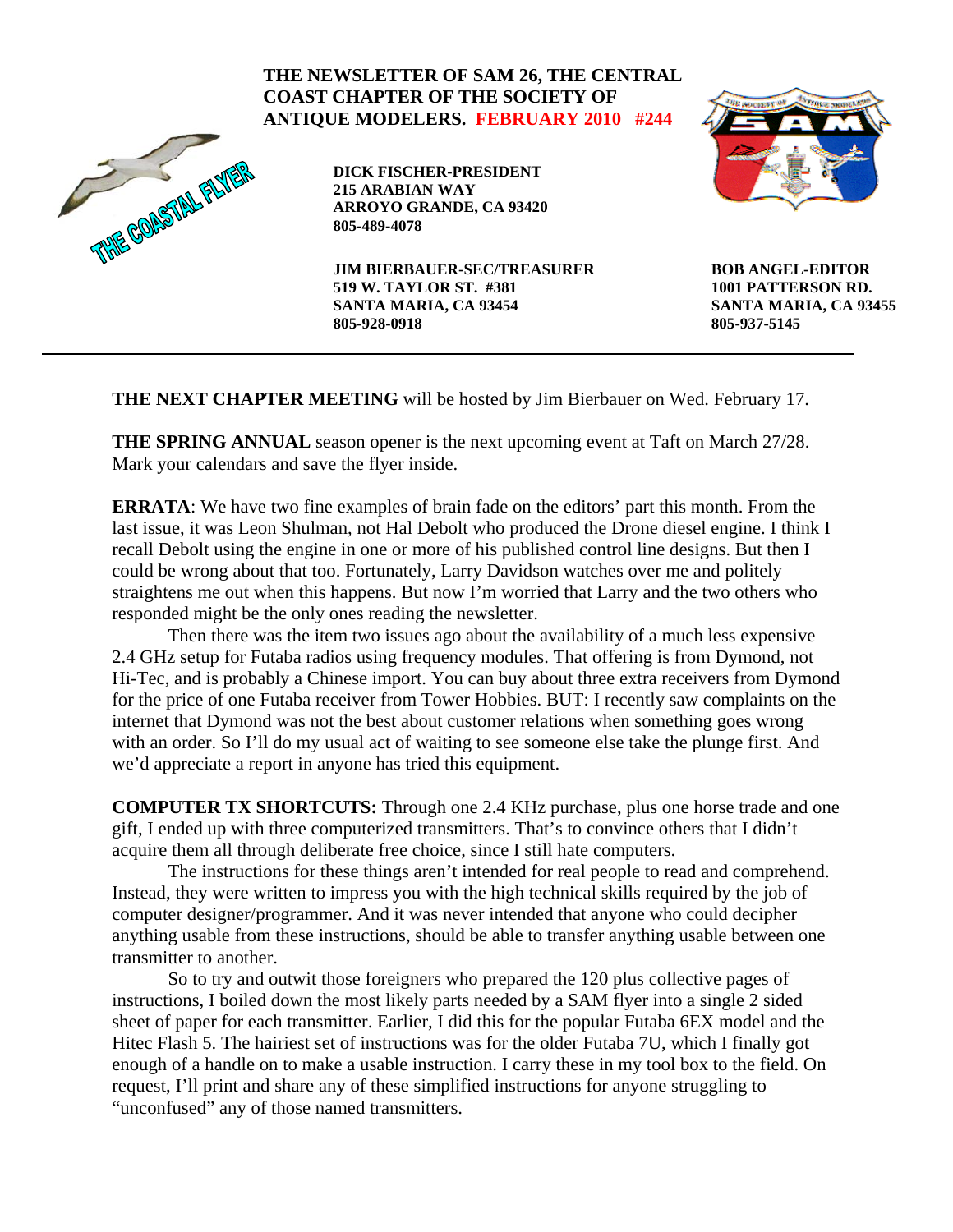

SCHEDULE: Registration opens 8:00 A.M. each day. Pilots meeting 8:30, with flying immediately after. Last flight airborne by 4 P.M. Sat., 3 P.M. Sunday.

THE 2010 RULE BOOK has been published and is in effect, so become familiar with it.

TROPHIES for first place for all events + Certificates through third.

We also present perpetual trophies for the following events: The Don Barrick Memorial trophy goes to the winner in class C Ignition, one of Don's favorite events. The Ron Doig Memorial trophy is for 1/2A Texaco, one of Ron's favorite events. The "big" Texaco trophy donated by Charlie Applebaum/ Templeton Texaco. And the Sweepstakes trophy for points gathered in all events flown.

ENTRY FEES: \$6/event, \$36 maximum when paid upon initial entry.

NOON BREAK Saturday to fly O.T. gliders.

SWAP MEET: We'll incorporate the SW Regionals idea for a Saturday afternoon low key swap meet. Just bring a table and any excess goodies you'd like to trade or sell off. We'll also try to have at least one spare table available. This might be a reasonable thing to do at every meet.

SATURDAY NIGHT BANQUET, at the Ranch House Restaurant, (or whatever its' new name is) by the Caprice Motel, 200 Kern St. 7:00 P.M. Saturday's awards will be presented.

Contest Director: Hardy Robinson 1456 W. Trimera Ave. Santa Maria, CA 93458 805-739-0329

Assistant C.D. Bob Angel 1001 Patterson Rd. Santa Maria, CA 93455 805-937-5145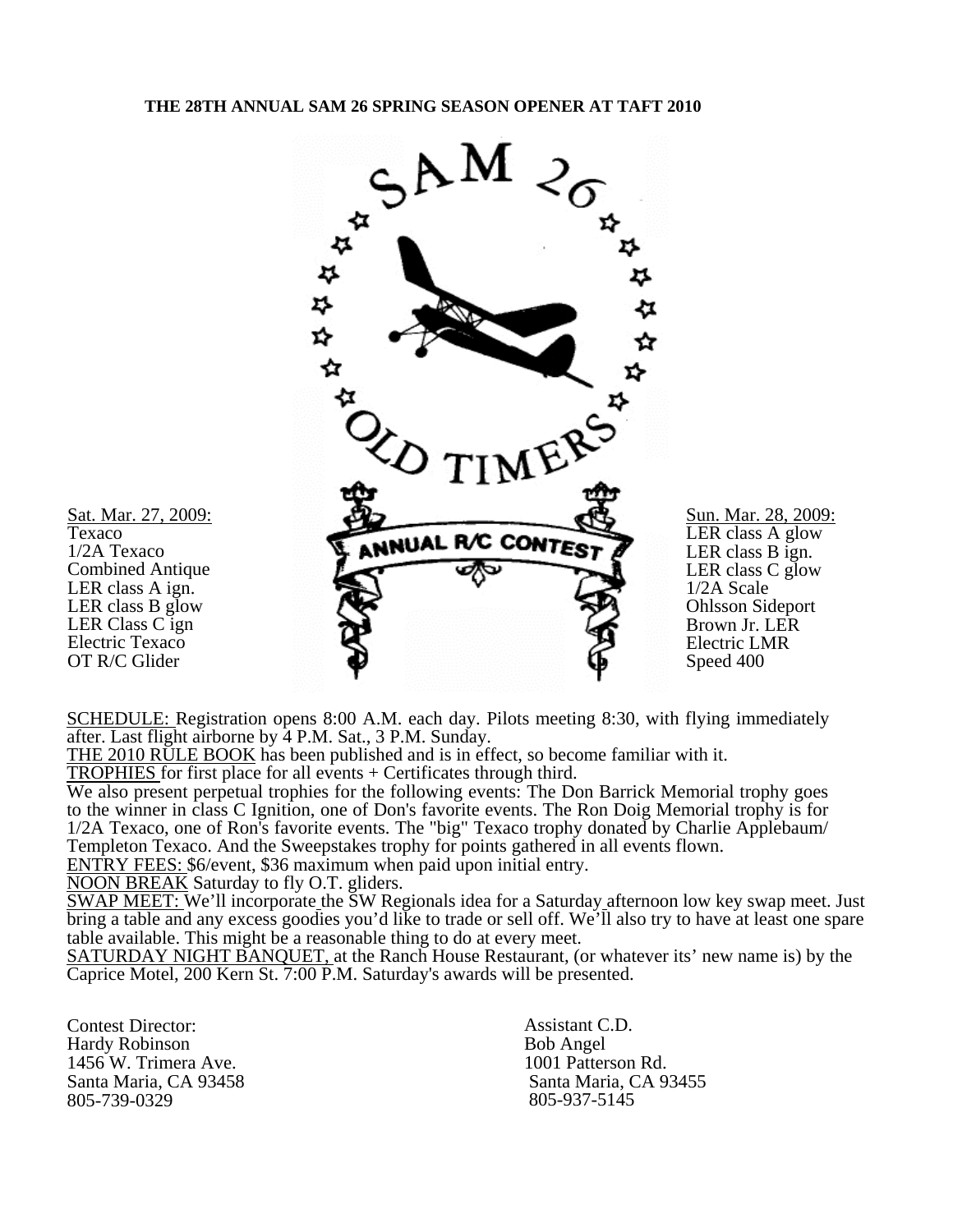**RC TO FF:** Someone often picks up an RC engine that they'd like to convert to a control line/free flight type for better power and operating simplicity in a SAM ship. And quite often that someone asks where can they buy an intake tube or have one made by a machinist. Here's a simple do it yourself method that works:

Many RC carburetor intakes match the outer diameter of K&S brass tubing. So all that's necessary is to get a piece of K&S, cut it to a desirable length, drill it out for a spray bar, and fit it to the engine. While pipe sizes are normally quoted as ID measurements, remember that tubing is sized according to outside diameter when you're buying.

I recently picked up the well used Torpedo 40 RRV cross flow RC engine pictured. It's a little battered and abused cosmetically, but has good bearings and compression. I removed the RC carburetor and found the intake matched K&S 7/16" tubing. Just the thin wall tubing would have worked OK, but I chose to beef it up by sweating a shorter ring of ½" tubing over the outside.

K&S handily makes all their tubing so that each size fits snugly inside the next larger size. It probably wasn't necessary, but I used a tiny ring of silicone red gasket sealant which is visible right where the ½" tubing meets the engine's intake.

That's an OS 15/25 needle valve assembly. The smaller brass tube is the "working" one, the larger one doesn't enter the engines' intake. The result is larger ID intake tube with less restriction, which will produce a tad more power and a simpler single needle adjustment.

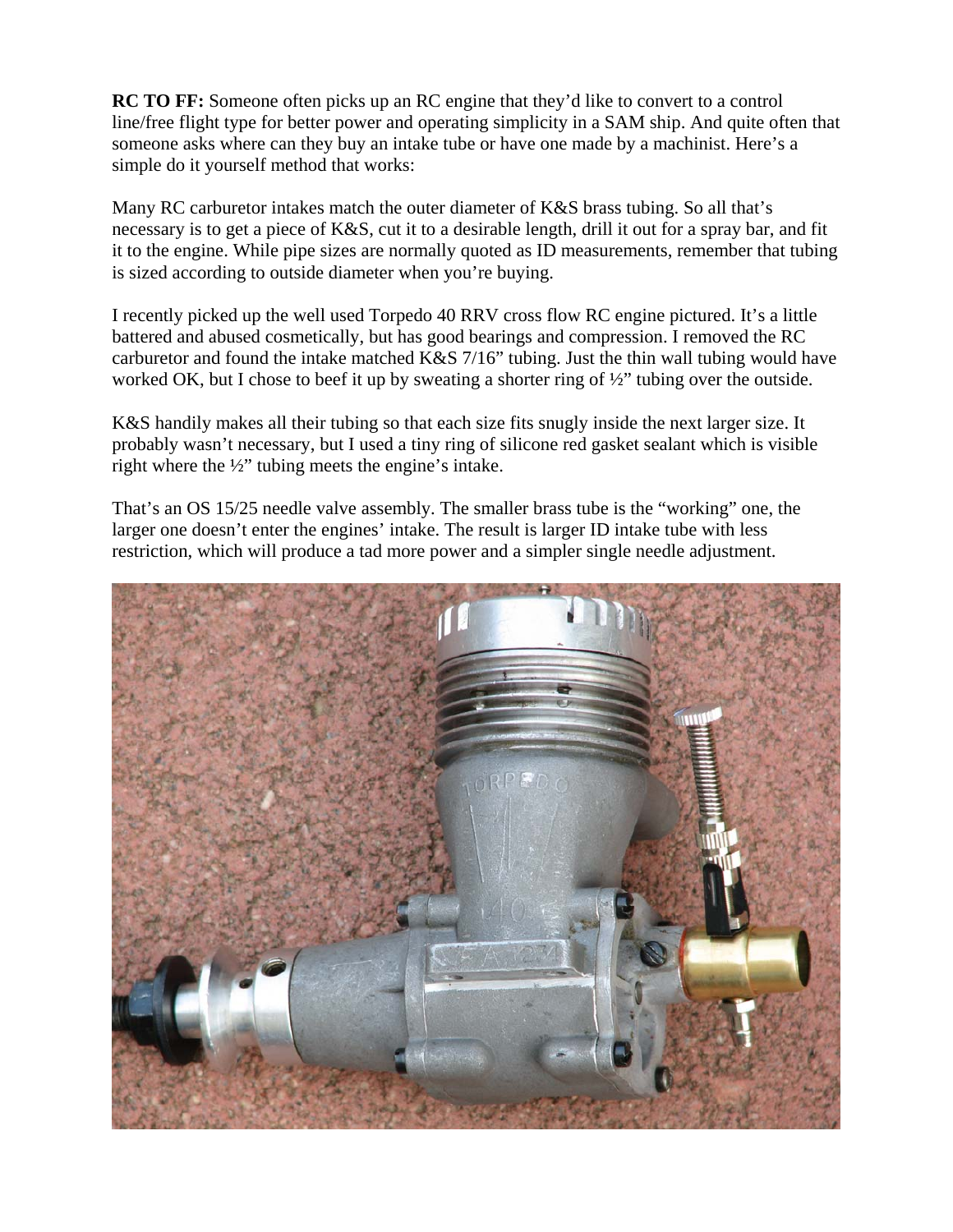# South West Regional's 2010 RC RESULTS

| <b>Event</b>          | <b>Place</b>                 | <b>Name</b>             | Aircraft           | Area        | <b>Engine</b> | <b>Time</b>      |
|-----------------------|------------------------------|-------------------------|--------------------|-------------|---------------|------------------|
| <b>B</b> Ignition LER | 1                            | <b>Bob Hawkins</b>      | <b>Bomber</b>      | 490         | McCoy .29     | 795              |
|                       | $\overline{2}$               | Rick Holman             | Bomber             | 620         | McCoy .29     | 322              |
| <b>C</b> Ignition LER |                              | Rick Holman             | <b>Bomber</b>      | 1232        |               |                  |
|                       | $\mathbf{1}$<br>$\mathbf{2}$ | <b>Bob Hawkins</b>      | <b>Bomber</b>      | 1260        | McCoy .60     | 10:38*<br>10:28* |
|                       | 3                            |                         |                    |             | McCoy .60     |                  |
|                       |                              | <b>Bob Angel</b>        | <b>Bomber</b>      | 1206        | McCoy .60     | $9:24*$          |
| <b>B Glow LER</b>     | $\mathbf{1}$                 | <b>Bob Hawkins</b>      | Bomber             | 830         | Nelson .29    | $10:01*$         |
|                       | $\mathbf{2}$                 | Peder Smauelsen         | Foote West'nr      | 5.25 sqft   | K&B.29        | $8:34*$          |
|                       | 3                            | Rick Holman             | <b>Stardust</b>    | 465         | Nova Rossi    | $7:58*$          |
|                       | $\overline{4}$               | <b>Bob Angel</b>        | Stardust           | 660         | Torp.29       | $7:02*$          |
| <b>C Glow LER</b>     | $\mathbf{1}$                 | <b>Bob Hawkins</b>      | Bomber             |             | Nelson .40    | $12:21*$         |
|                       | $\overline{2}$               | <b>Rick Holman</b>      | <b>Bomber</b>      |             | Dub-Jet .40   | 12:09*           |
|                       | 3                            | Dave Lewis              | <b>Bomber</b>      |             | ST .40        | $8:16*$          |
| <b>Pure Antique</b>   | $\mathbf{1}$                 | <b>Bob Hawkins</b>      | Bomber             | 1260        | McCoy .60     | 13:48*           |
|                       | $\mathfrak{2}$               | <b>Rick Holman</b>      | <b>Bomber</b>      | 1232        | McCoy .60     | $11:18*$         |
|                       | 3                            | <b>Phillip Stephens</b> | <b>Bomber</b>      | 1207        | McCoy .60     | $2:50*$          |
| Antique               | $\mathbf{1}$                 | <b>Rick Holman</b>      | Bomber             | 1232        | McCoy .60     | 17:54*           |
|                       | $\overline{2}$               | Peder Samuelsen         | Anderson Pylon     |             |               | $LOF*$           |
|                       | 3                            | <b>Phillip Stephens</b> | Bomber             |             | McCoy .60     |                  |
| Ohlsson               |                              |                         |                    |             |               |                  |
| <b>Sideport</b>       | $\mathbf 1$                  | <b>Bob Hawkins</b>      | <b>Bomber</b>      |             |               | 12:44*           |
|                       | $\overline{c}$               | <b>Bob Angel</b>        | Clipper Mk-1       |             |               | $11:13*$         |
|                       | 3                            | <b>Rick Holman</b>      | $RC-1$             |             |               | $5:12*$          |
|                       | $\overline{4}$               | Dave Lewis              | Bomber             |             |               |                  |
|                       | 5                            | <b>CW Patterson</b>     | <b>Bomber</b>      |             |               |                  |
| 1/2 A Texaco          | $\mathbf{1}$                 | <b>Bob Hawkins</b>      | Bomber             |             |               | 24:13            |
|                       | $\mathbf{2}$                 | Phillip Stephens        | <b>Bomber</b>      | 299         |               | 20:53            |
|                       | 3                            | Eut Tileston            | J <sub>2</sub> Cub | 241         |               | 15:06            |
| <b>Texaco</b>         | $\mathbf{1}$                 | Dave Lewis              | Bomber             | 1350        |               | 10:58            |
|                       | $\overline{2}$               | Peder Samuelsen         | <b>Bomber</b>      | $8.75$ sqft | OS .61        | LOF              |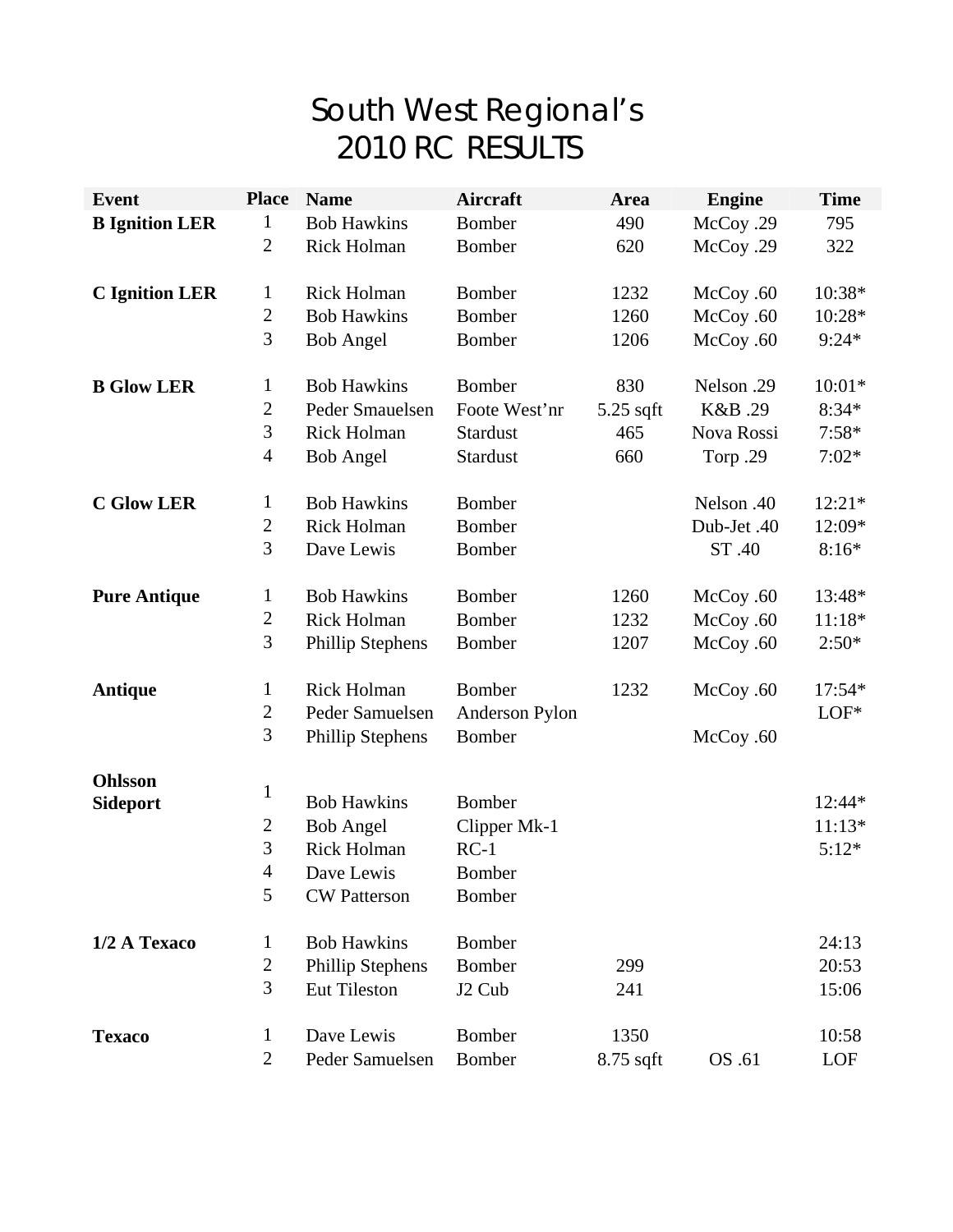| <b>Electric Texaco</b> | 1              | <b>Jack Hiner</b>       | Airborn               |     | 68:40 |
|------------------------|----------------|-------------------------|-----------------------|-----|-------|
|                        | $\overline{2}$ | Dave Harding            | <b>Stardust Spl</b>   |     | 43:49 |
|                        | 3              | Phil Pearce             | Bomber                |     | 42:32 |
|                        | $\overline{4}$ | John Richards           | Playboy               |     | 36:27 |
|                        | 5              | <b>Luther Peters</b>    | <b>Stardust</b>       |     | 35:42 |
|                        | 6              | Peder Samuelsen         | Foote West'nr         |     | 16:06 |
|                        | 7              | Dale Tower              |                       |     | 10:12 |
| <b>Electric</b>        |                |                         |                       |     |       |
| Wakefield              | 1              | Dave Harding            | <b>Jack North</b>     |     |       |
|                        | $\overline{2}$ | John Richards           | Gull                  |     |       |
|                        | 3              | Robin Bithell           | 1939 Korda            |     |       |
| Speed 400              | 1              | Dave Harding            | <b>Stardust Spcl</b>  |     | 30:00 |
|                        | $\overline{2}$ | <b>Jack Hiner</b>       | Airborn               | 315 | 29:58 |
|                        | 3              | <b>Luther Peters</b>    | <b>Stardust</b>       |     | 23:08 |
|                        | 4              | <b>Phil Pearce</b>      | <b>Dallaire Sport</b> | 300 | 22:55 |
|                        | 5              | <b>Phillip Stephens</b> | Bomber                | 299 | 18:09 |
|                        | 6              | Mike Myers              | Coronet               | 300 | 17:15 |
|                        | $\tau$         | <b>Eut Tileston</b>     | Playboy               |     | 8:08  |

## **Unlimited LMR** 1 Dave Harding Jack North 13:37

**HERE ARE THE RESULTS** we didn't have on hand for the last issue**.** So we faked it and gave a quick description of the weather and a few other non essentials. But here's the lowdown on who flew what and with what success. There was better attendance than what the above represents. The morning winds kept flying to a late start each day Saturday and Sunday, while the rain shower Monday pretty much wiped out interest on Monday. The word was that you can get stuck on the field for the duration when it rains.

My own results didn't bring about much in the way of bragging rights. But had there not been divine interference, I was all prepared to win the Brown Jr. LER event on Monday. And I would have too, because you'll notice no one flew the Monday event.



Here's why there were fewer flights made than you'd expect from the number of people in the turnout.

It was easier to stand around with hands in pockets than to get down and dirty.

The kibitzers watch the Holman crew prep Ricks Bomber.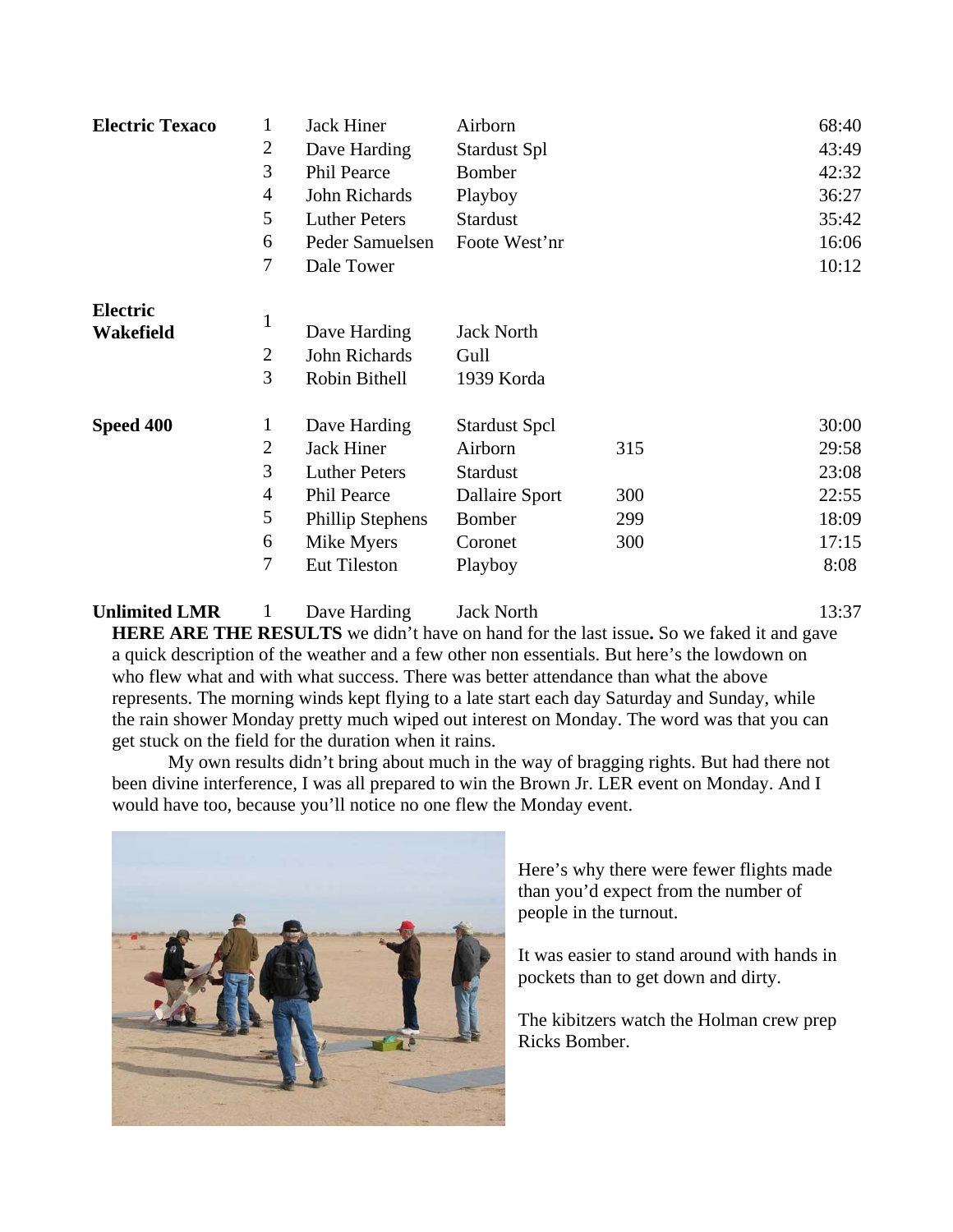### TECHNICAL TYPE STUFF GATHERED FROM HERE AND THERE:

This came from **Gerald Martin** who's back East in Texas. I want to Brag on this oil which my Son Lance found for me at an Amarillo gun shop. It's **Hoppe's Bench Rest 9**. I have pretty well gone through my engine collection and it's been some time from first to last. Some of the little engines that were stuck fast not only freed up in a couple of weeks, they are staying free. Having been run on glow fuel (castor) or just stuck from being NIB, they all have responded well to the oil, the best I've tried. GM

**DEANS ULTRA** electric connectors: These are good solid connectors, but they aren't too easy to connect and disconnect, especially in tight places. The hint is to put a very thin coating of Vaseline on the conductors for ease of use. A toothpick works fine for application, but wipe away any excess afterward to keep from accumulating grit. I've used silicon dielectric grease with comparable results. But Vaseline might be slicker, cheaper and probably already on hand.

. Neither Vaseline nor silicon grease showed any conductivity on my Ohm meter. After wondering how an apparent non-conductor aids conduction, I read up as best I could on dielectrics. Dielectric suppresses static sparking on mating conductors, but apparently allows plenty of metal to metal contact as applied in a thin layer. It also suppresses corrosion as it's been doing for ages on auto battery terminals.

**TO DETERMINE** which is the rough side of **POYSPAN** covering material: Many polyspan users keep a small piece of Velcro (the hook side) on hand. Rub the Velcro over the polyspan. The Velcro slides smoothly over the smooth side, but is tacky on the rough side.

**CERROBEND** from Van Wilson**:** Guys, I just stumbled on this info, which I'd never heard of before. What brought it up was a stuck glow head in a Cox engine. One that had no tool flats to hold the head with the Cox wrench.

It melts below the boiling point of water, 153 degrees F. You melt it, insert the part, let it cool, unscrew the part, put the part and Cerro bend back into hot water to melt it again and remove it. It comes off cleanly. I've used this on many a stuck part, and use it to fixture difficult to hold parts for machining on occasion. Cerro bend can be found at most machine tool on-line sellers, and you'll find it on eBay. The folks at MicroMark sell it, too, but at a premium. Van **ED NOTE**: I bought the same or similar material years ago from Brownells gunsmith suppliers. I think it may have had a different name, so was possibly a slight variation in alloy.

**THIS BIT OF HUMOR** came from Gerald Maritin's old guitar pickin', simgin', drinkin', and John Wayne impressionist buddy Al Casey. If you're thinking of **GOING DIESEL**, you might want to reconsider.

 "I swear an oath that the following is a true story: I tried a diesel just one time as a 14-year old kid. It was an OK Cub .049 and, when I could twiddle everything jes' right, it ran well on the bench and felt much more powerful than the equivalent glo-motor. Soooo, I built a cute little profile 1/2A U-Control biplane for it from full size plans in Model Airplane News and mounted the diesel. It was summer (and you know what that means here.., HOT) but I ventured out into the backyard anyway and proceeded to try to test-run the engine in the new plane. I filled the little 1/2 oz or so tank with McCoy diesel fuel, loosened the compression screw up a tad, turned the needle out a bit and started cranking: Flip---flip---flip---flip.... Nothing, nary a pop. So I tried screwing in the compression screw as I cranked until, you guessed it, it compression locked and my index finger slid the length of the 6/4 TopFlite nylon prop's sharp TE, slicing the finger open like a gutted fish. Owwwwwwch!!!!!!!!

 I went in the house, doctored my finger and applied a band aid, then went back outside to try some more with the second finger, you know - the one you salute stupid drivers with. Avoiding the compression screw, I fiddled and fiddled with the needle valve but only once or twice got even the slightest pop for my troubles. Out of desperation, I tried again to sneak up on just the right compression setting while flipping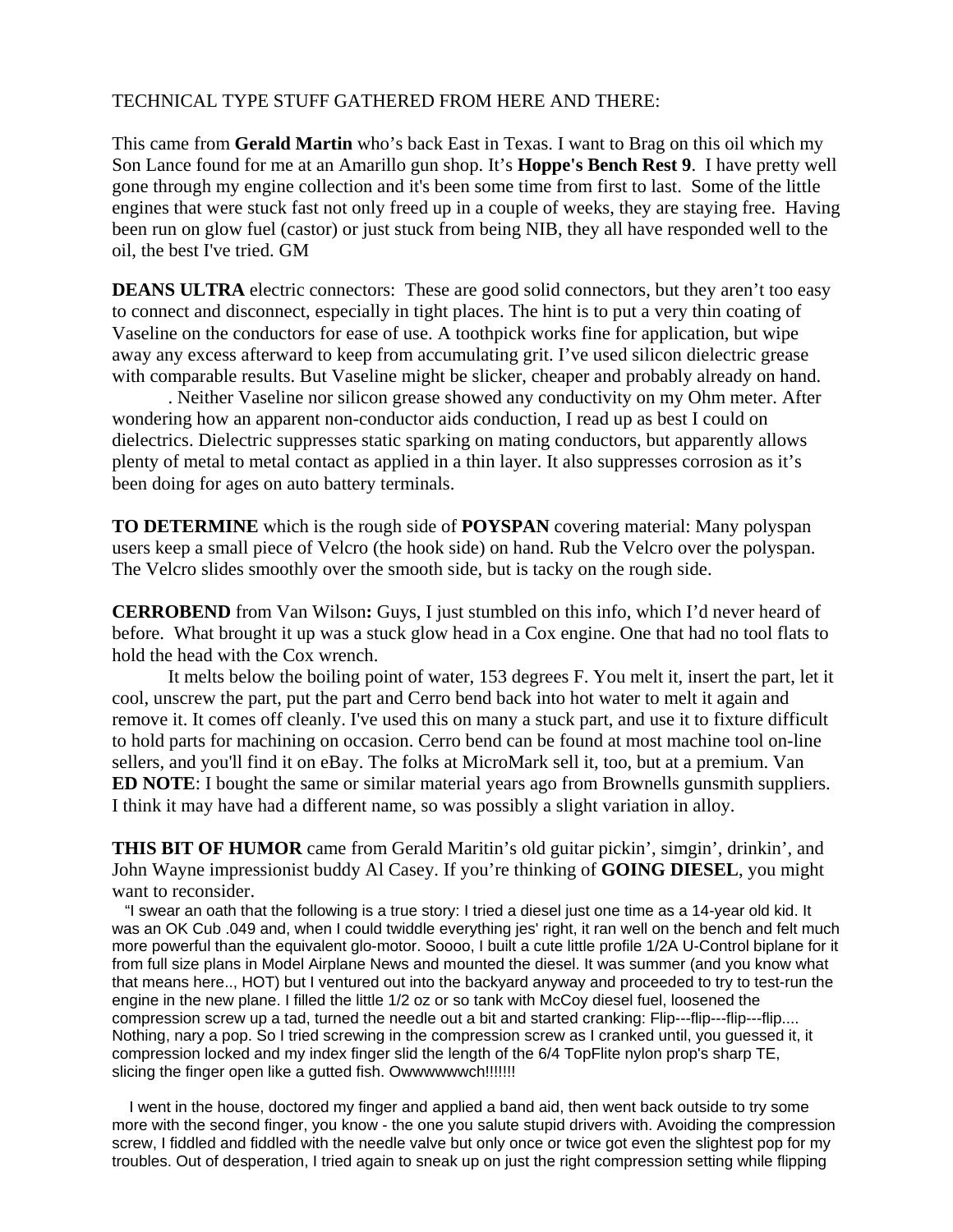the prop madly. Once again, the ornery damned diesel compression locked, slicing the bejesus outa my stupid motorist finger. Yeeecccchhhhh!!

 Back in the house, more mercurochrome (remember that stuff?) another band aid and I was back outside trying again, by now frustrated beyond distraction. Again, I loosened the compression screw a bit and flipped my heart out but no joy. That consarned engine defied me to make it run. One more time I tried sneaking up on the ideal compression setting while awkwardly flipping away with the third (ring) finger. Now, as you can imagine, flipping with the ring finger is a real exercise in futility. I could just barely keep the first and second fingers out of the way while clumsily trying to flip the engine over with enough authority to coax it to fire. Again, nothing! **Arrggghhh!!**

 What's left of my patience hanging by the slenderest of threads, my hair soaking wet with sweat, the same sweat that was running profusely down my forehead and into my eyes, damned near stinging me into blindness, I once more tried fiddling with the compression screw while flipping as fast as I could with that totally non-dextrous third finger and you'll never guess what happened next. Ok, so you guessed it, the damned thing compression locked once more, damned near amputating my third finger.

**Gaaccckkk!!! \*&^\*%\$#!** The air turned a gorgeous shade of blue as I leaped to my feet, cussin' like a lumberjack, hurling every unflattering epithet I could think of at the poor little engine that had so vexed me. I had totally lost it! Sweat streaming from every pore, greasy band aids on two fingers and blood spurting from the third one, teeth gritted into a hideous, sadistic grin, I stomped that poor little airplane, engine and all as deep into the grass as I possibly could, slammed my way back into the house, re-doctored and bandaged my three maimed fingers and tried to cool off, physically AND emotionally.

 When sanity at last returned, I felt bad for totally trashing a nice little airplane that was guiltless in the whole sorid affair. Outside again I examined the remains and concluded that absolutely nothing was reusable. Even the little 1/2 oz. Perfect tank was squashed flatter'n piss on a plate! I felt horrible, even guilty as the little airplane's only sin was to have had that cussed diesel from Hell attached to its nose. The damn thing had come out really nice I thought, and that just made it worse.

 Wracked with guilt, I went back in the house and started then and there cutting out pieces to build a duplicate of that cute 2-wingy-thingy, hampered by the near total loss of use of the digits on my right hand. But I persevered over the next wee or two and this one came out even better'n the first one. But THIS TIME I installed a known quantity, a friendly and reliable little OK Cub .049B GLO engine on the little stunter and had a ball with it. What happened to the diesel I can't remember; it might still be buried in the backyard of the old house we lived in back then (1954). Some archeologist a thousand years from now will probably dig it up and pronounce it priceless treasure. I just hope he doesn't figger' out what it is and try to start it.., King Tut's curse has nothing on that piece of crap!!

 In retrospect, I; m sure my major problem was the fuel; either it wasn't fresh or the hot outside temps rapidly evaporated the ether out of it. Next was my lack of experience with diesels. I had met the enemy and he was ME! Why I didn't find and use a stick to flip the damn thing still puzzles me, especially after deli-slicing the first finger. Only guessing but I'm thinking the reason was that I didn't wanna' break that expensive (maybe 15 whole cents) nylon prop by having it kick back into the stick. MUCH better that I incapacitate 60% of the fingers on my right hand and sacrifice the use of that hand for a week or more cuz' that'll heal. Oh yeah, that was heads up thinking alright!!!

 Anyway, ever since that experience, I've had a thorough dislike, bordering on total hatred, for the entire diesel genre and would never, EVER even consider trying another diesel model engine. I'm quite satisfied, content and, dare I say it, even knowledgeable, of the glow engines made possible by Mr. Arden's wonderful invention, thang-queue verry much.

 Regarding the John Wayne commerative knife, It's a helluva thing to ask after relating the above story, but where did you see the ads on this item? I might like to get one if not too expensive. I've learned not to run with scissors now and think I can trust myself with sharp objects (though sometimes I wonder).

Adios, pard'..., Al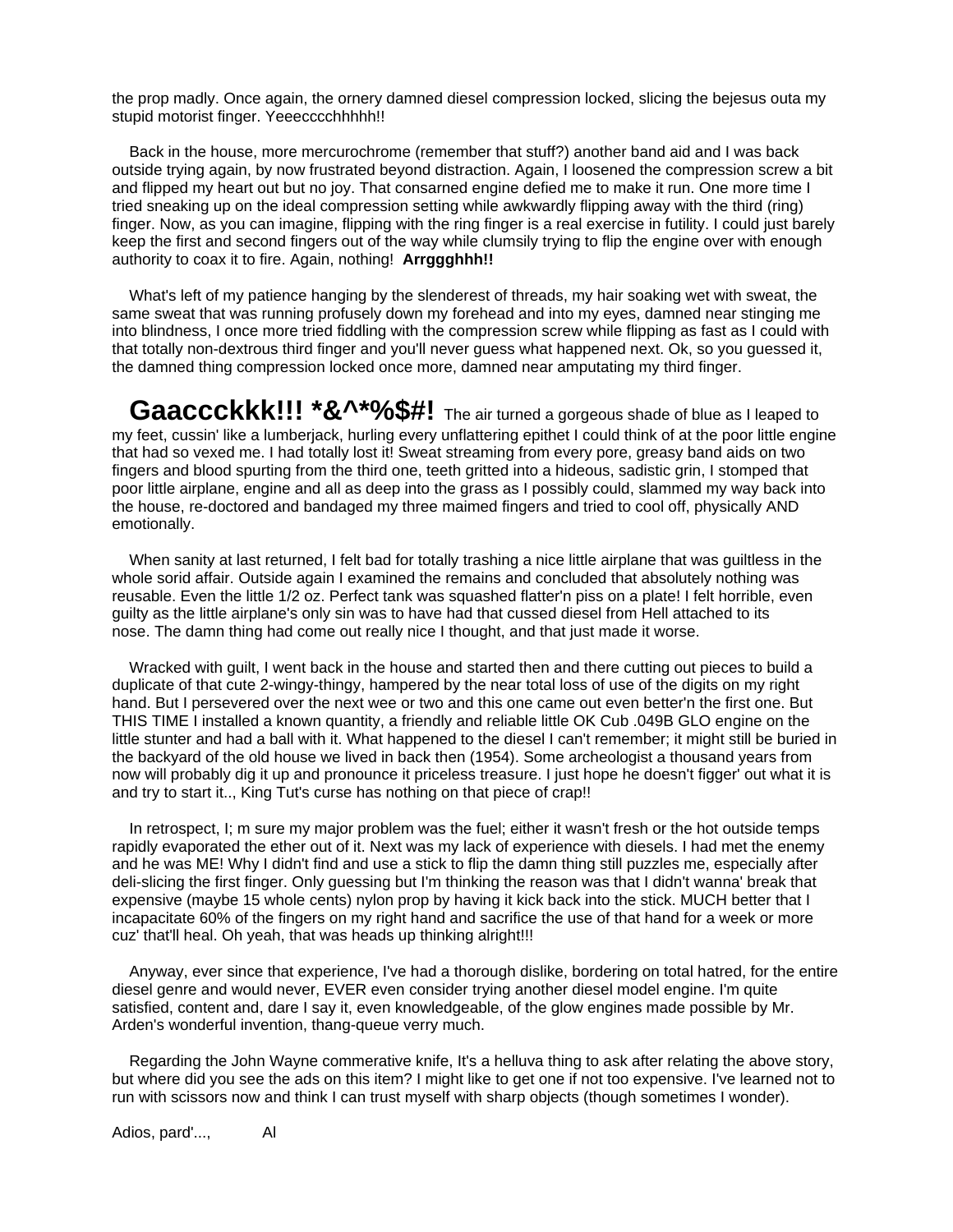#### **WE TEST LARRY'S IGNITION SYSTEM**: by Bob Angel

The latest ignition offering from Larry Davidson is designated as SSIGNCO, which despite using up much of the alphabet, that acronym is still shorter than saying "Solid State IGNition system with Cut Off". He's delivered several already and I have one on hand. I haven't decided where to install it yet. That's because I hesitate to disturb a working system in a plane, so I'll either wait until something I'm using breaks down, or until I get a new ship built. Those who know me would give best odds of the first choice happening first.

 But I've done a thorough bench test from which I can predict results as well or better than by a flight test. The only thing this wouldn't predict is the possibility of RF interference in a particular aircraft installation. Still, RFI can crop up in any aircraft installation that contains a lurking gremlin, and would have to be corrected on an individual basis.

The unit is a combination transistorized spark trigger with an automatic shutdown feature. It turns itself off after a couple of seconds if the engine is stopped with the breaker points in the closed position. Stopping in that position can result in coil damage from overheating if the circuit isn't switched off fairly soon. It can also exhaust a battery which can damage certain batteries. A switch must be wired in to one of the battery leads. For FF this would usually be a timer switch and for CL, just a toggle or slide switch. But for RC, it means a servo and micro switch or possibly a separate electronic switch activated from the receiver.

 As you can see in the picture, the unit is compact and neatly laid out on a thin circuit board that's actually lighter than the installed attachment wires. But we'll probably be shortening those wires anyway for the final installation. Hookup is very simple since the 6 wires are all color coded to the hookup instruction drawing. There's duplication in that there are two black wires. But the black and green wires going to the battery are slightly longer than the other four. And there'd be no problem anyway if the two black ground wires were switched, because they're a common connection on the circuit board.

 I hooked the unit up to a coil, a 3.6V battery and my mechanical point simulator, which duplicates points operating at about 10,000 rpm. No radio was used yet. The unit provided a steady spark and switched on and off crisply. I then wanted to check for the two second delay and switch off when the points are closed. There's no LED on the circuit board to let you know if the unit is hot or not. And since the sparking stops with points closed, there's no visible clue that the unit has shut down. So to see if the shutoff was working, I hooked an ammeter in series with a battery wire. Sure enough, when I shorted across the points to ground, the current flow stopped after approximately two seconds.

 So for RC, what happens when we introduce an electronic On/Off switch triggered by a radio? I hooked up one of Marv Stern's Ignition switch units to an old Futaba AM radio on channel 32, and wired that unit in parallel into an ignition battery lead as a switch. I plugged a servo into the RX also, so that if any interference showed up, the servo should jitter. By now there were so many loose wires on the work bench; it looked like a magnified ball of steel wool. The wires themselves could easily have caused interference. But everything worked perfectly with a steadily buzzing spark which could be switched on and off with the transmitter throttle stick. The servo stayed steady, and the spark was controllable even when I brought the two electronic circuit boards within an inch of each other.

 I've found in the past that some transistors get quite hot when used in a spark trigger switch. That can lead to transistor burnout and was most noticeable with the simple single transistor units. This led me to always use a heat sink on the transistor when making up do-ityourself units. Since Larry's unit doesn't have a heat sink, I checked for heating with a fingertip carefully applied to each component. Everything stayed pretty close to room temperature during use, so there should be no problem there.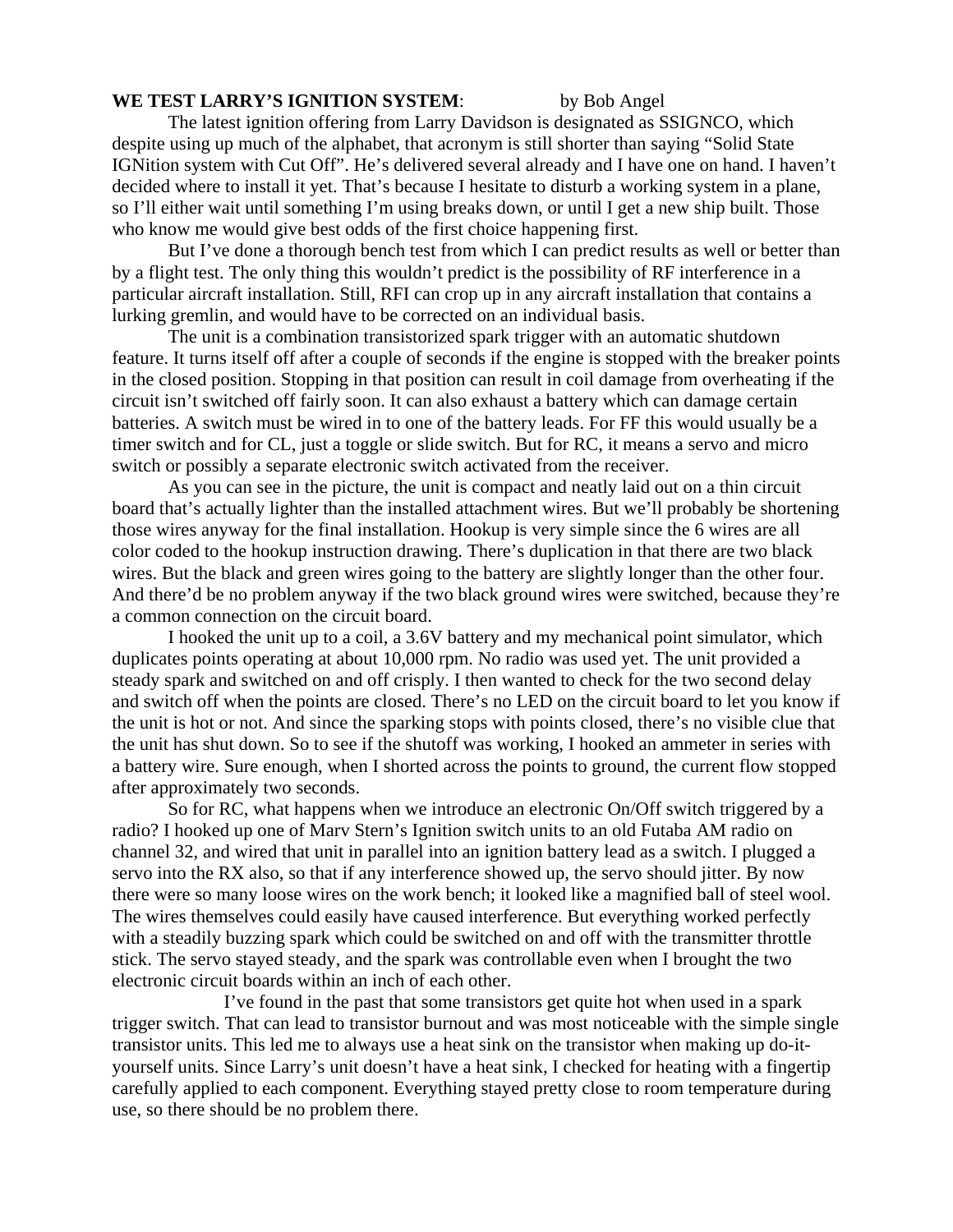

This new unit should serve its' purpose well and save some coils. Larry's newer coils are inexpensive and lightweight, but by nature that makes them a little less robust, so this new addition is a good insurance policy. The units are best suited for free flight and control line use as is. But for a future RC project, maybe a MKII version could be developed that incorporates an electronic on/off radio switch to eliminate the need for a separate switch to control shut off by radio command.

The new unit is priced at  $$40 + $6.50$  S&H for any size order.

The new lightweight coils are priced at \$25

For a complete two page list of Larry's available products, contact him as below.

Larry Davidson 66 Casa Mia Circle

Moneta, VA 24121-5307 (540)-721-4563 or [samchamp@jetbroadband.com](mailto:samchamp@jetbroadband.com)

**I WONDERED WHY** the baseball seemed to be getting larger. Then it hit me.